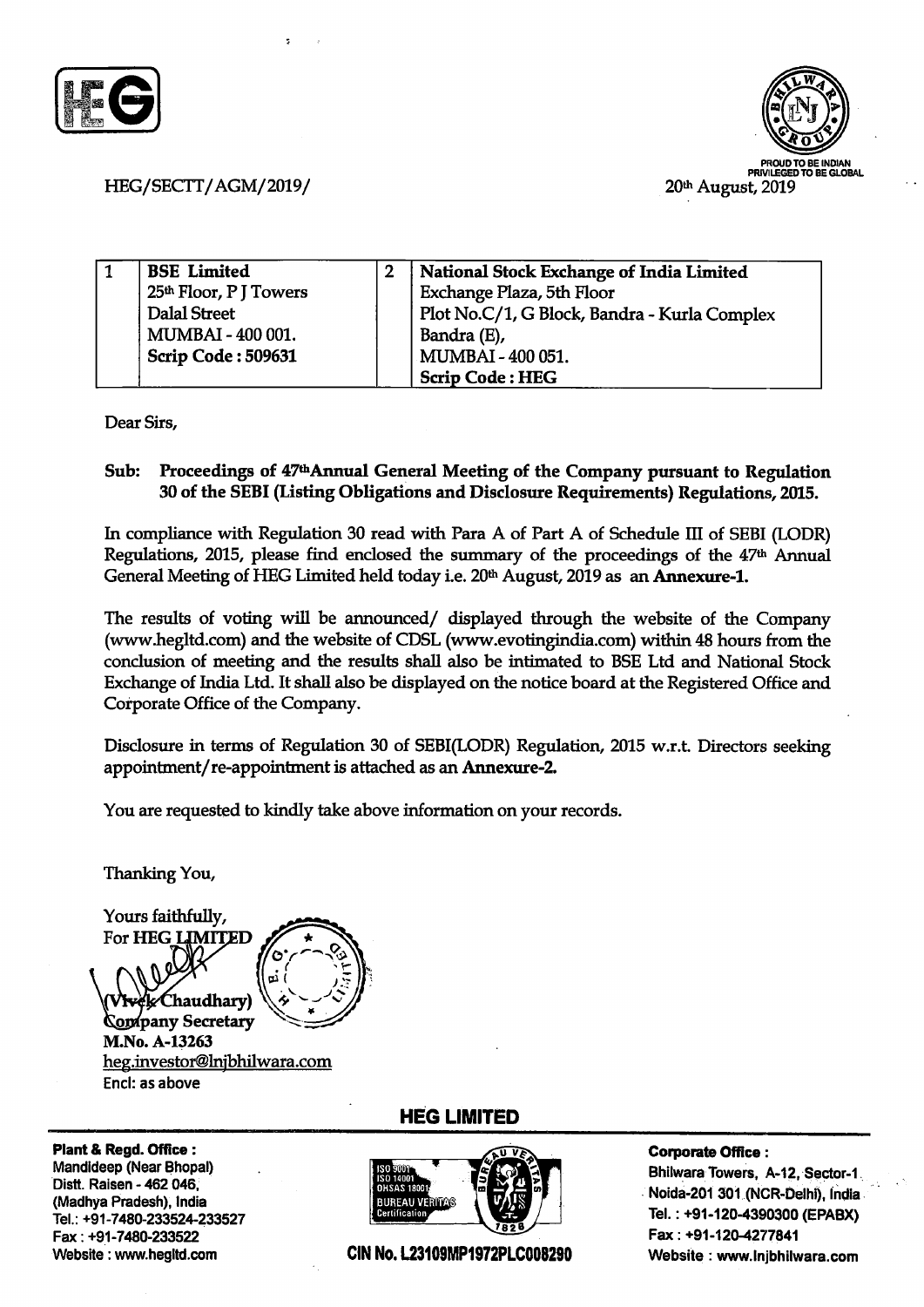



## PROCEEDINGS OF THE 47<sup>th</sup> ANNUAL GENERAL MEETING OF THE MEMBERS OF HEG LIMITED HELD ON TUESDAY, 20<sup>th</sup> AUGUST, 2019.

The 47<sup>th</sup> Annual General Meeting (AGM) of the Company was held today i.e. Tuesday, the 20<sup>th</sup> August, 2019 at 3:00 p.m. at the Registered Office of the Company at Mandideep (Near Bhopal), Distt. Raisen 462A46, Madhya Pradesh.

Shri Ravi Jhunjhunwala (DIN 00060972) and Dr Om Parkash Bahl (DIN 02643557), the Directors of the Company were present in the meeting. Statutory Auditors and Secretarial Auditors were present in the meeting though their authorized representatives.

Shri Ravi Jhunjhunwala, Chairman, Managing Director & CEO chaired the proceedings of the AGM in accordance with the Articles of Association of the Company.

Dr Om Parkash Bahl, member of Audit Committee, Nomination and Remuneration Committee and Stakeholder Relationship Committee of the Company is authorized by the Chairman of the respective committees to attend the AGM on their behalf.

The requisite quorum being present, the Chairman called the meeting to order. The quorum was present throughout the meeting. The Chairman delivered his speech to the shareholders.

The Chairman introduced the Directors present at the AGM. He informed that the other Directors have conveyed their inability to attend the meeting due to their pre-occupation and send their greetings for the Shareholders of the Company.

With the consent of all the Members present, the Notice of AGM dated 16<sup>th</sup> July, 2019 with addendum dated 27<sup>th</sup> July, 2019 thereto, the Board's Report, Audited Annual Accounts and other related reports were taken as read. There were no qualifications in the Auditor's Report and the report of Secretarial Auditor of the Company.

The Chairman informed the Shareholders that in compliance of Section 108 of the Companies Act, 2013 ('Act'), read with Rules framed thereunder, Secretarial Standard -2 and Regulation 44 of the SEBI (Listing Obligations and Disclosure Requirements) Regulations, 2015, the Company had provided to the<br>Members the facility to exercise their right to vote at the 47<sup>th</sup> Annual General Meeting by remote evoting from Saturday, 17<sup>th</sup> August, 2019 (9:00 a.m.) till Monday, 19<sup>th</sup> August, 2019 (5:00 p.m.). The facility for voting through e-voting/poll (ballot paper) was available for such members who were present at the meeting but have not cast their votes by remote e-voting. It was further inform **hat there** would be no voting by show of hands.

Plant& Regd. Office : Mandideep (Near Bhopal) Distt. Raisen - 462 046, (Madhya Pradesh), India Tel. : +91 -7480-233524-233527 Fax: +91-7480-233522 Website : www.hegltd.com

HEG LIMITED



CIN No. L23109MP1972PLC008290 Website : www.Injbhilwara.com

 $\mathbf{e}^{\mathbf{c}}$ 

**Corporate Office** Bhilwara Towers, A-12, Sector-1 Noida-2ol 301 (NGR-Delhi), india. Tel. : +91-120.4390300 (EPABX) Fax: +91-1204277841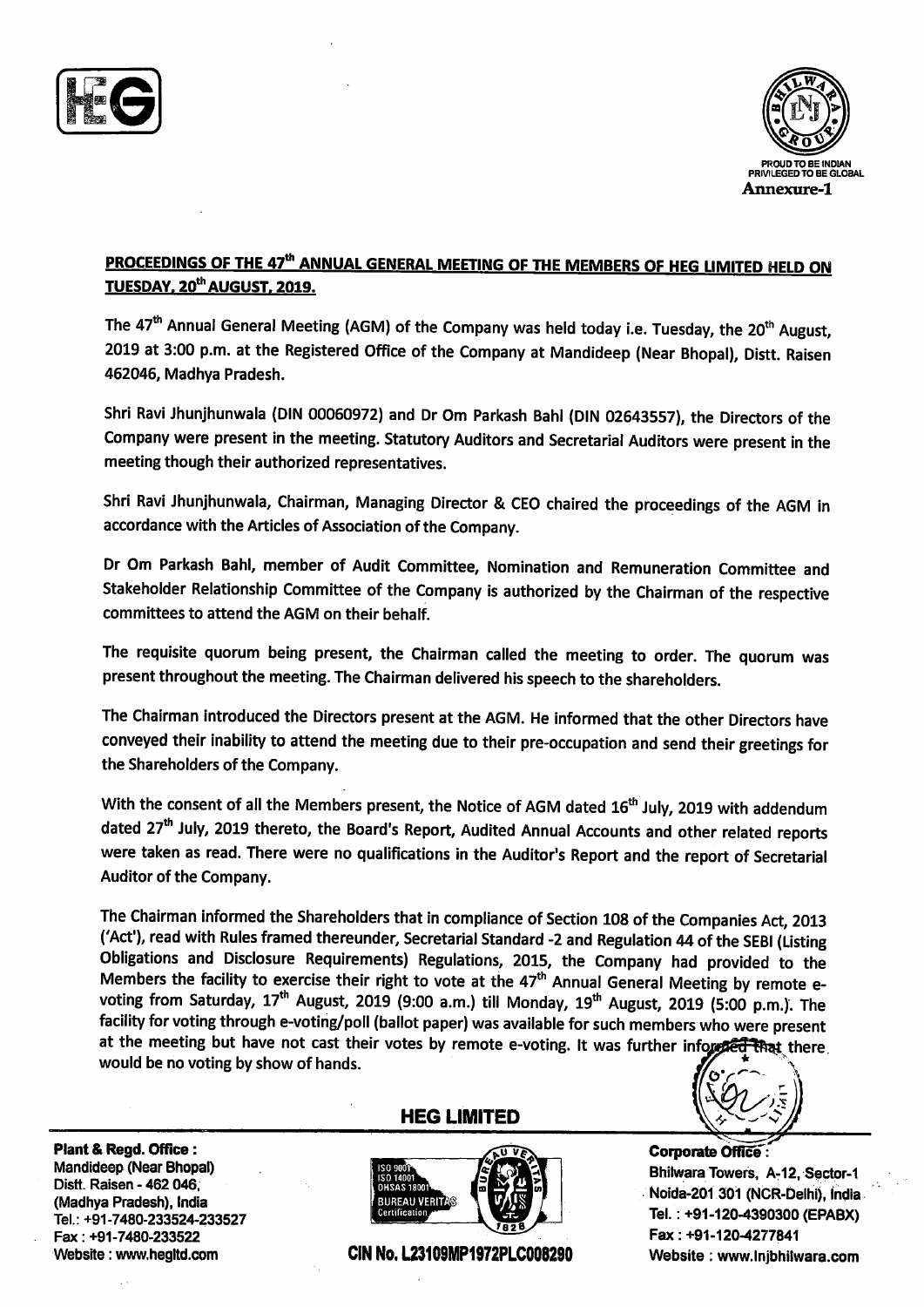



The Chairman briefed the Shareholders about each item set out in the Notice dated 16<sup>th</sup>July, 2019 and addendum dated 27<sup>th</sup> July, 2019 thereto calling the 47<sup>th</sup> Annual General Meeting. The Chairman further briefed that item no 10 of the notice has been dropped off after resignation of Shri Dharmendar Nath Davar (DIN: 00002008) vide his letter dated 24<sup>th</sup> July, 2019 due to health reasons.

The Chairman stated that since he was interested in item no-3 & item no-5 of the Notice which are as under:

- i. To appoint a Director in place of Shri Riju Jhunjhunwala (holding DIN: 00061060), who retires by rotation in terms of Section 152 (6) of the Companies Act, 2013 and being eligible, offers himself for re-appointment.(Item No.3)
- ii. To Re-appoint and fix the remuneration of Shri Ravi Jhunjhunwala (holding DIN 00060972) as the Managing Director of the Company, not liable to retire by rotation with effect from 13th February 2019 upto  $12<sup>th</sup>$  February, 2024.(Item No.5)

Therefore, he requested that for item no. 3 & 5 of the notice, Dr. Om Parkash Bahl, to Chair the meeting and conduct the proceedings. With the consent of all members present, Dr. Om Parkash Bahl was elected as Chairman of the meeting for the item no. 3 & 5.

The Chairman then invited the members to give their suggestions and sought enquiries on the Company's accounts, businesses and on the resolutions as proposed in this AGM, which were duly responded by the Chairman.

The Chairman informed to the Members that Shri Saket Sharma, a Practicing Company Secretary (FCS 4229) (C.P. No 2565), M/s GSK & Associates was appointed as the Scrutinizer to scrutinize the remote evoting process and voting at AGM in a fair and transparent manner.

No member exercised his/her vote at AGM through ballot paper, the items discussed and voted by members through e-voting facility provided by the CDSL were as under:

| SI. No | <b>Details of Resolution</b>                                                                                                                                                                                                                                                                                                                 | <b>Resolution Type</b> |
|--------|----------------------------------------------------------------------------------------------------------------------------------------------------------------------------------------------------------------------------------------------------------------------------------------------------------------------------------------------|------------------------|
|        | <b>ORDINARY BUSINESS</b>                                                                                                                                                                                                                                                                                                                     |                        |
|        | Adoption of the Audited Financial Statements of the Company for the<br>Financial Year ended 31 <sup>st</sup> March, 2019, the Reports of the Board of<br>Directors and Auditors thereon and Audited Consolidated Financial<br>Statements of the Company for the Financial Year ended 31st March,<br>2019 and the Report of Auditors thereon. | Ordinary               |
|        | Confirmation of payment of the Interim Dividend of Rs. 30 per Equity<br>Share of face value of Rs. 10 each and to declare a Final Dividend of<br>Rs. 50 Per Equity Share of the face value of Rs.10 each, for the<br>financial year 2018-19.                                                                                                 | Ordinary               |
|        | Re-appointment of Shri Riju Jhunjhunwala, (DIN 00061060) wh 中 OM Mary                                                                                                                                                                                                                                                                        |                        |
|        |                                                                                                                                                                                                                                                                                                                                              |                        |

Plant & Regd. Office : Mandideep (Near Bhopal) Distt. Raisen - 462 046, (Madhya Pradesh), Indla Tel.: +91-7480-233524-233527 Fax: +91-7480-233522 Webslte : www.hegltd.com



CIN No. L23109MP1972PLC008290

**Corporate Office:** Bhilwara Towers, A-12, Sector-1 Noida-201 301 (NCR-Delhi), india Tel. : +91-1204390300 (EPABX) Fax: +91-1204277841 Website : www. Injbhilwara.com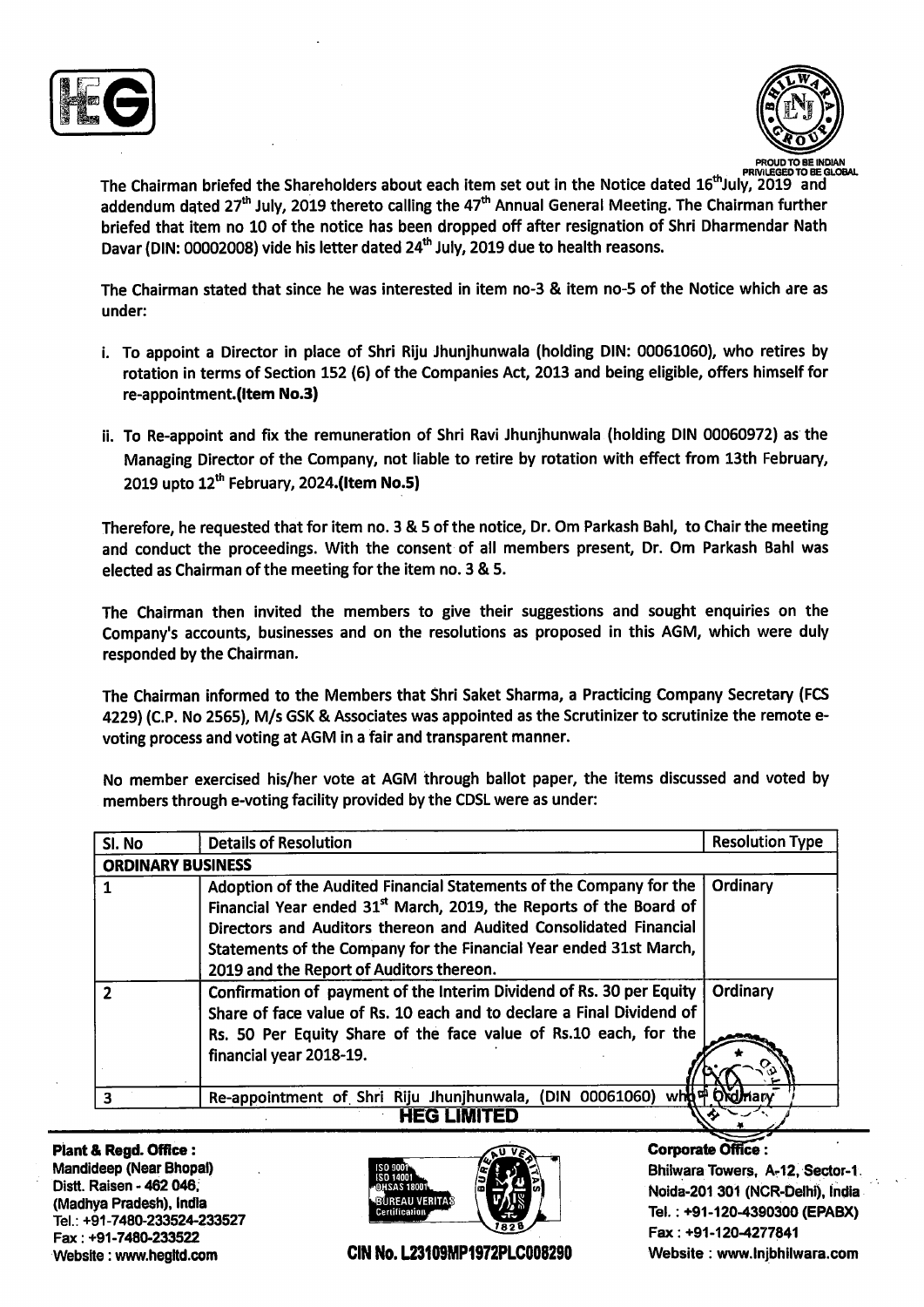|                         | retires by rotation and being eligible, offers himself for re-<br>appointment.                                                                                                                                                         |                |
|-------------------------|----------------------------------------------------------------------------------------------------------------------------------------------------------------------------------------------------------------------------------------|----------------|
| 4                       | Re-appointment of Shri Shekhar Agarwal, (DIN 00066113) who retires<br>by rotation and being eligible, offers himself for re-appointment.                                                                                               | Ordinary       |
| <b>SPECIAL BUSINESS</b> |                                                                                                                                                                                                                                        |                |
| 5                       | Re-appointment and fixation of remuneration of Shri Ravi<br>Jhunihunwala (DIN 00060972) as the Managing Director of the<br>Company, not liable to retire by rotation with effect from 13th<br>February, 2019 upto 12th February, 2024. | <b>Special</b> |
| 6                       | Appointment of Smt Ramni Nirula (DIN 00015330) as an Independent<br>Director of the Company for a first term of five consecutive years<br>from 30 <sup>th</sup> October, 2018 upto 29 <sup>th</sup> October, 2023.                     | Ordinary       |
| $\overline{7}$          | Appointment of Smt. Vinita Singhania (DIN 00042983) as a Non-<br>Executive Non-Independent Director of the Company, liable to retire<br>by rotation.                                                                                   | Ordinary       |
| 8                       | Re-appointment of Dr Kamal Gupta (DIN 00038490) as an<br>Independent Director of the Company for a second term of five<br>consecutive years from 30 <sup>th</sup> August, 2019 upto 29 <sup>th</sup> August, 2024.                     | <b>Special</b> |
| 9                       | Re-appointment of Dr. Om Parkash Bahl (DIN 02643557) as an<br>Independent Director of the Company for a second term of two<br>consecutive years from 30 <sup>th</sup> August, 2019 upto 29 <sup>th</sup> August, 2021.                 | <b>Special</b> |
| 10                      | This item with its explanatory statement is being dropped due to<br>resignation of Shri Dharmendar Nath Davar vide its letter dated 24 <sup>th</sup><br><b>July, 2019.</b>                                                             | Dropped off    |
| 11                      | Ratification of the remuneration payable to M/s. N.D. Birla & Co.,<br>Cost Auditors (FRN: 000028) of the Company for the Financial Year<br>2019-20.                                                                                    | Ordinary       |

The Chairman announced that the combined results of e-voting and voting at the AGM venue will be announced/ displayed through the website of the Company (www.hegltd.com) and the website of CDSL (www.evotingindia.com) within 48 hours from the conclusion of meeting and the results shall also be intimated to BSE Ltd and National Stock Exchange of lndia Ltd. lt shall also be displayed on the notice board at the Registered Office and Corporate Office of the Company.

The meeting concluded at 4.10 P.M.

Plant & Regd. Office : Mandidep (Near Bhopal) Distt. Raisen - 462 046, (Madhya Pradesh), India Tel.: +91-7480-233524-233527 Fax: +91-7480-233522 Website : www.hegltd.com

HEG LIMITED



CIN No. L23109MP1972PLC008290 Website : www.lnjbhilwara.com



Corporate Office : Bhilwara Towers, A-12, Sector-1. Noida-201 301 (NGR-Delhi), India Tel. : +91-120-4390300 (EPABX) Fax: +91-120-4277841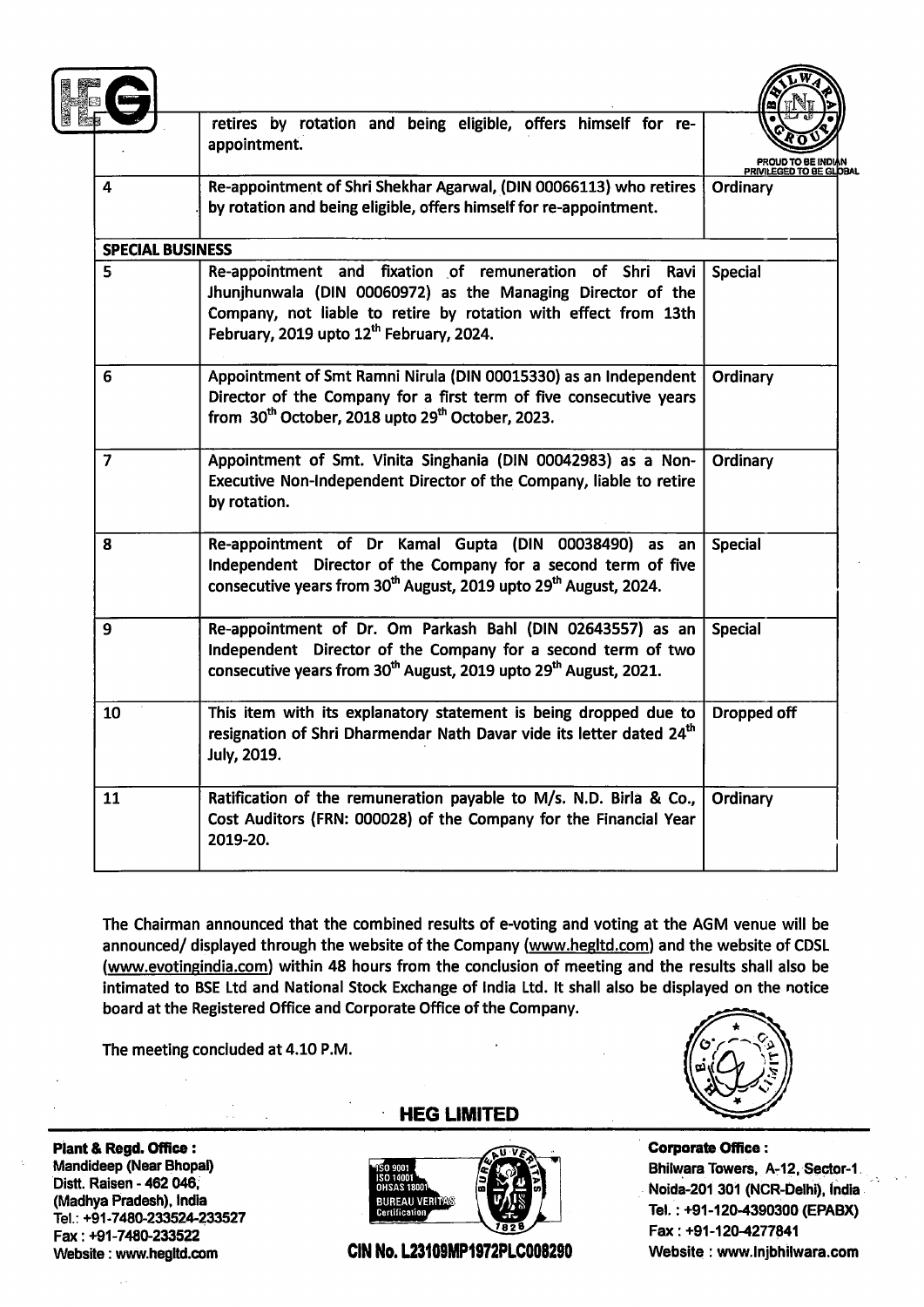Annexure-2

 $\ddot{\phantom{0}}$ 

 $\frac{1}{2}$ 

 $\ddot{\phantom{0}}$ 

| ន<br>Director<br>Name                               | Ravi Jhunjhunwala                                                                                                                                         | <b>Jhunjhunwala</b><br>Riju                                              | Vinita Singhania*                                                            | Kamal Gupta                                                                       | Om Parkash Bahl                                                                   | Nirula**<br>Ramni                                              | <b>Shekhar Agarwal</b>                                                            |
|-----------------------------------------------------|-----------------------------------------------------------------------------------------------------------------------------------------------------------|--------------------------------------------------------------------------|------------------------------------------------------------------------------|-----------------------------------------------------------------------------------|-----------------------------------------------------------------------------------|----------------------------------------------------------------|-----------------------------------------------------------------------------------|
| ಕ<br>Directorship<br>Category                       | Managing<br>Director & CEO<br>Chairman,                                                                                                                   | Non-<br>Promoter<br>Executive                                            | Non-Executive                                                                | Independent                                                                       | Independent                                                                       | Independent                                                    | Non-<br>Promoter                                                                  |
| $\mathbf{e}$<br>Appointment<br>on the Board<br>Date | 08.09.1979                                                                                                                                                | 30.04.2009                                                               | 31.10.2018                                                                   | 10.11.1994                                                                        | 30.04.2009                                                                        | 31.10.2018                                                     | 15.07.1996<br>Executive                                                           |
| for<br>Reason<br>change                             | Re-appointment                                                                                                                                            | appointment<br><b>Re-</b>                                                | Appointment                                                                  | Re-appointment                                                                    | Re-appointment                                                                    | Appointment                                                    | Re-appointment                                                                    |
| ಕ<br>Appointment<br>Term                            | 13th February, 2019 to 12th<br>February, 2024                                                                                                             | Liable to retire<br>by rotation                                          | Liable to retire by<br>rotation                                              | August<br>30 <sup>th</sup> August, 2019<br>second<br>29th<br>2024<br>$\mathbf{a}$ | August<br>30th August, 2019<br>(second<br><b>29th</b><br>2021<br>$\mathbf{a}$     | 2018 to 30th<br>October,<br>October, 2023<br>$31$ st           | Liable to retire by<br>rotation                                                   |
| Qualification                                       | B.Com. (Hons). MBA                                                                                                                                        | Ē.<br>Degree                                                             | Graduate in Arts.                                                            | FICWA,<br>term)<br>FCA,                                                           | term)                                                                             | (first term)                                                   |                                                                                   |
|                                                     |                                                                                                                                                           | Management<br><b>Business</b><br>studies                                 |                                                                              | <b>Business</b><br>Management.<br>Ph.D.in                                         | M.Sc. and Ph.D.                                                                   | Com(H),<br><b>MBA</b><br>B.                                    | Kanpur, Master of<br>$\mathbf{H}$<br>日.<br>Science Degree<br>B.Tech (Mech),       |
|                                                     |                                                                                                                                                           |                                                                          |                                                                              |                                                                                   |                                                                                   |                                                                | -2<br>Industrial<br>Systems                                                       |
|                                                     |                                                                                                                                                           |                                                                          |                                                                              |                                                                                   |                                                                                   |                                                                | illinois Institute of<br>from<br>Engineering                                      |
| <b>Brief Profile</b>                                |                                                                                                                                                           |                                                                          |                                                                              |                                                                                   |                                                                                   |                                                                | Chicago, USA<br>Technology,                                                       |
|                                                     | age 63 years, is the<br>Chairman, Managing<br>Director and CEO of HEG<br>Shri Ravi Jhunjhunwala,                                                          | Riju<br>an<br>Jhunjhunwala<br>Industrialist<br>Shri<br>.9                | Vinitia<br>is an Industrialist<br>Singhania<br>with<br>Smt                   | ৳<br>Dr. Kamal Gupta<br>earlier<br>Technical<br>Director<br>was                   | graduation<br>finishing<br>and PhD (in the<br>area of CARBON)<br>After<br>Post    | Senior<br>Nirula, retired<br><b>Smt Rammi</b><br>General<br>as | £<br>å<br>Shekhar<br>ಕ<br>.역<br><b>Group Vice</b><br>Chairman<br>Agarwal<br>Shri. |
|                                                     | one of the entities of LNJ<br>$\overline{\mathbf{z}}$<br>Group is a<br>conglomerate<br>Group.<br>Limited, which is<br>diversified<br>Bhilwara<br>Bhilwara | the<br>diversified<br>experience.<br>business<br>٩.<br>with<br><b>He</b> | experience. She is<br>Chairman<br>diversified<br>business<br>Vice<br>the<br> | ័<br>of India, and was<br>Accountants<br>Chartered<br>Institute                   | the<br><b>Bahl</b><br>ā.<br>Gujarat in<br>1966,<br>from<br>year<br>C <sub>1</sub> | of ICICI Bank<br><b>City</b><br>Limited. She<br>Manager<br>had | Bhilwara<br>cent<br>conglomerate with<br>Industrial<br>per<br>Group,<br>KI<br>k.  |
|                                                     |                                                                                                                                                           |                                                                          |                                                                              | instrumental                                                                      | Post<br>undertook                                                                 | Š<br>than                                                      | ated in<br>concent                                                                |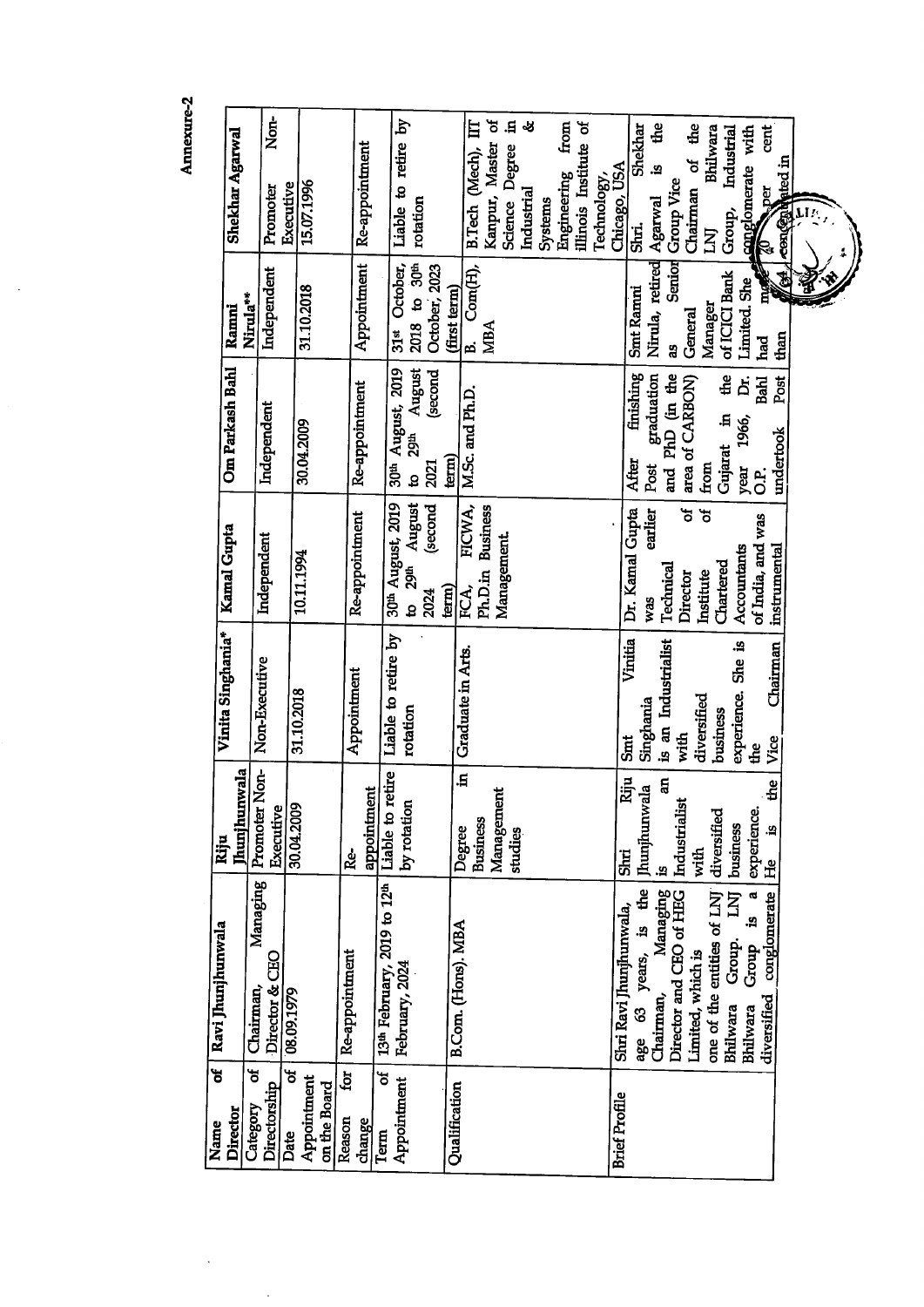Co.,  $\overline{a}$ December 1976 to <u>ថ្ងៃ</u> iwith More than 50% of to more than 40 He worked as a Senior Industrial & Engineer May 1980, having rained & practiced MOST, the Maynard high quality valves & regulators for the India Mills the manufactured goods are exported spinning, weaving, LPG & Compressed textiles. The textiles the President of the operations are very in different fabrics. Formerly, he was manufacturing manufacturing with Rego Chicago from gas industries. Sequencing diversified Association. processing operations Technique garments countries. knitting, Northern System Textile the  $\overline{ }$ and Corporate career in the areas Project experience in in the project she had held the financial Planning & beginning Financing, decades of Since then leadership Resources erstwhile appraisal **positions** Banking. Strategy, division. imited services various sector, **IOID** with đ of<br>O fellowship from  $\overline{C}$ Carbon under a Bahl's the I Aviation U.K, in Or. Bahl began his particular and the in the area of career from the Lab; New Delhi desperately by the  $\ddot{a}$ Society in general. Doctoral studies where he took up the challenge of ď the Strategic Carbon Products has been ٦Ē. making India self sector Superannuated as Grade **National Physical** distinguished Technologies development North Wales. **instrumental** outstanding .ធ particularly.  $\mathbf{a}$ developing Ministry of Advanced/ Ministry required **Defence** Director defence reliant work has Ę. expertise in the bodies. He has Corporate Laws freelance and<br>5 Accounting and Ę. He is also the renowned author on Auditing and India on various areas of Finance, and is at present of various books also represented in introducing other subjects. International Accounting India. He professional these areas. Standards consultant Auditing a First She long  $\mathbf{H}$ Managing Limited and has a ้ซี managing Cement Cement (CMA) as well as **Building Materials** Woman President Lakshmi Cement National Council for Cement and Manufacturers' Director of Association experience particular. was the business NCBM) very and ৳ and also been the past  $\mathbf{d}$ e ಕ and and and Ē. He is an avid Entrepreneurs and has a keen Organization associations. some others. biographies Energy Ltd. Managing president Bhilwara .9 industry reader of active in Director Chapter) imited among He has **NVMS** politics. history interest general affairs **Delhi** social ይ<br>ተ ಕ  $(CEI)$ , (1976 batch) from Hindu (Corp. Finance) from the has Ravi **Business** Administration D'etudes mostly listed entities. He Independent  $\frac{1}{2}$  $\frac{1}{2}$ hunihunwala holds a B.Com (Hons.) Degree College and Masters in Geneva (1980-81). He is Director on Board of two listed been associated with the 1979 when he was inducted in Power and IT enabled outside the group. Shri Companies, the took over as Chairman of the Company in 1996. He has taken Company to greater heights since his the Managing Director of the Company in 1989 and with interests in Textiles. hunjhunwala became Ravi Jhunjhunwala Graphite Electrodes, Company since Shri ಕ with **Board** Industrielles is also Board of Director on association Company. Company. services. various entities Centre the<br>S

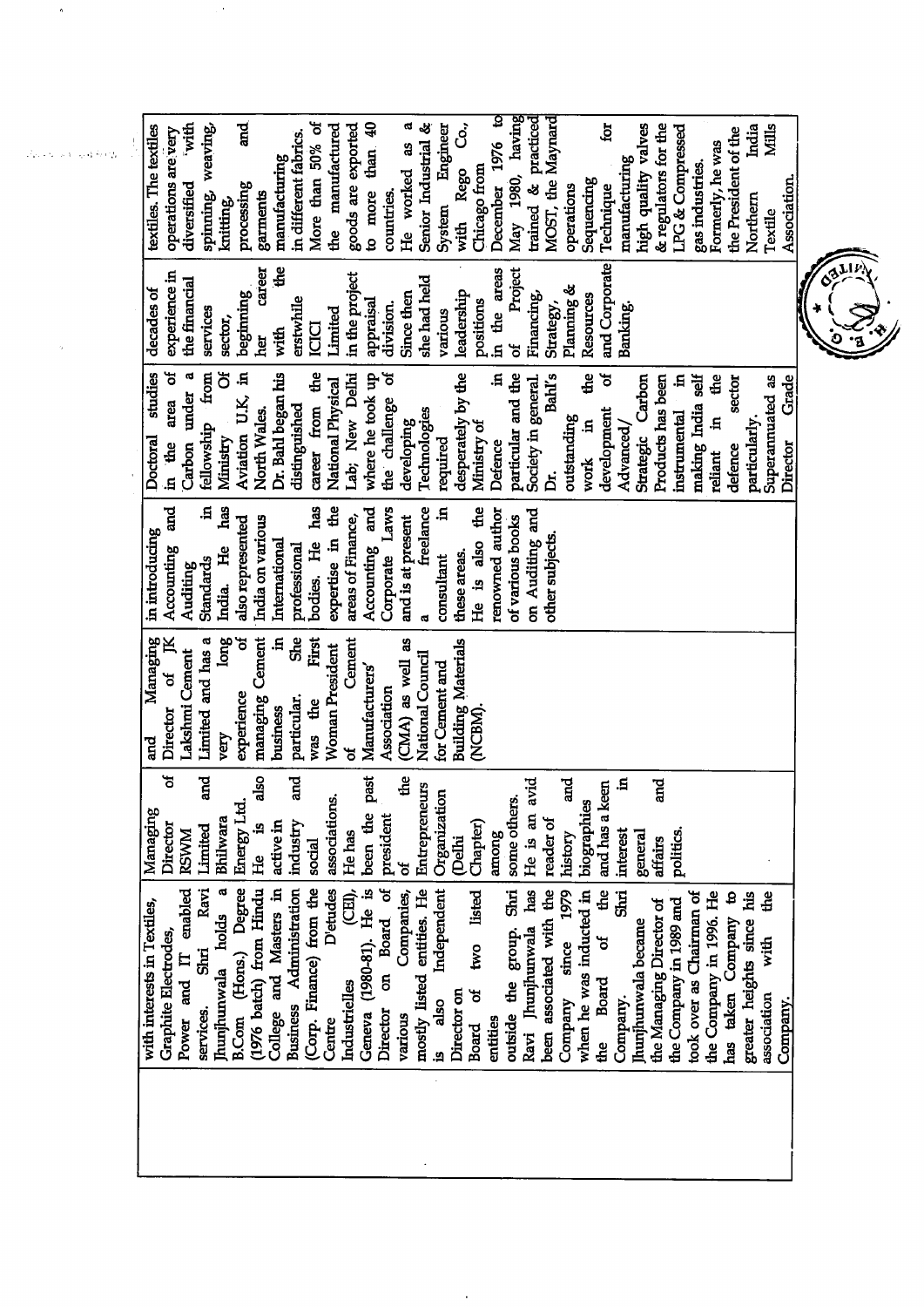| Presently he is on       | National<br>the | ã<br>Committee | Textiles of the | Confederation of              | Industry<br>Indian | past<br>and<br>(CII) | Chairman of            | the Confederation | of Indian Textile | Industry (formerly | ICMF).             |              |        |                                         |              |               |                       |                            |                  |                  |             |               |                 |                  |                  |                   |              |               |             |                    |                |                  |                                 |          |                   |  | CALIM, |  |
|--------------------------|-----------------|----------------|-----------------|-------------------------------|--------------------|----------------------|------------------------|-------------------|-------------------|--------------------|--------------------|--------------|--------|-----------------------------------------|--------------|---------------|-----------------------|----------------------------|------------------|------------------|-------------|---------------|-----------------|------------------|------------------|-------------------|--------------|---------------|-------------|--------------------|----------------|------------------|---------------------------------|----------|-------------------|--|--------|--|
| from<br><b>Scientist</b> | NPL in the year | and<br>1999    | thereafter      | $\overline{a}$<br>å<br>worked | <b>EMIRATUS</b>    | <b>SCIENTIST of</b>  | <b>CSIR till 2004.</b> | έ<br>In between,  | å<br>Bahl worked  | <b>NU</b>          | Technical<br>Chief | E<br>Adviser | Carbon | Fibre Project) in<br>Brazil in addition | $\mathbf{a}$ |               | <b>UNIDO</b><br>being | $\mathbf{S}$<br>Consultant | Poland, Romania. | E<br>Dr. Bahl is | established | Carbon Expert | in the country, | having published | than 150<br>more | original Research | E.<br>papers | International | journals of | repute in addition | to 12 Patents, | and<br>developed | $\boldsymbol{s}$<br>transferred | Industry | 10 Carbon related |  |        |  |
|                          |                 |                |                 |                               |                    |                      |                        |                   |                   |                    |                    |              |        |                                         |              |               |                       |                            |                  |                  |             |               |                 |                  |                  |                   |              |               |             |                    |                |                  |                                 |          |                   |  |        |  |
|                          |                 |                |                 |                               |                    |                      |                        |                   |                   |                    |                    |              |        |                                         |              |               |                       |                            |                  |                  |             |               |                 |                  |                  |                   |              |               |             |                    |                |                  |                                 |          |                   |  |        |  |
|                          |                 |                |                 |                               |                    |                      |                        |                   |                   |                    |                    |              |        |                                         |              |               |                       |                            |                  |                  |             |               |                 |                  |                  |                   |              |               |             |                    |                |                  |                                 |          |                   |  |        |  |
|                          |                 |                |                 |                               |                    |                      |                        |                   |                   |                    |                    |              |        |                                         |              | $\sim$ $\sim$ |                       |                            |                  |                  |             |               |                 |                  |                  |                   |              |               |             |                    |                |                  |                                 |          |                   |  |        |  |

 $\ddot{\phantom{0}}$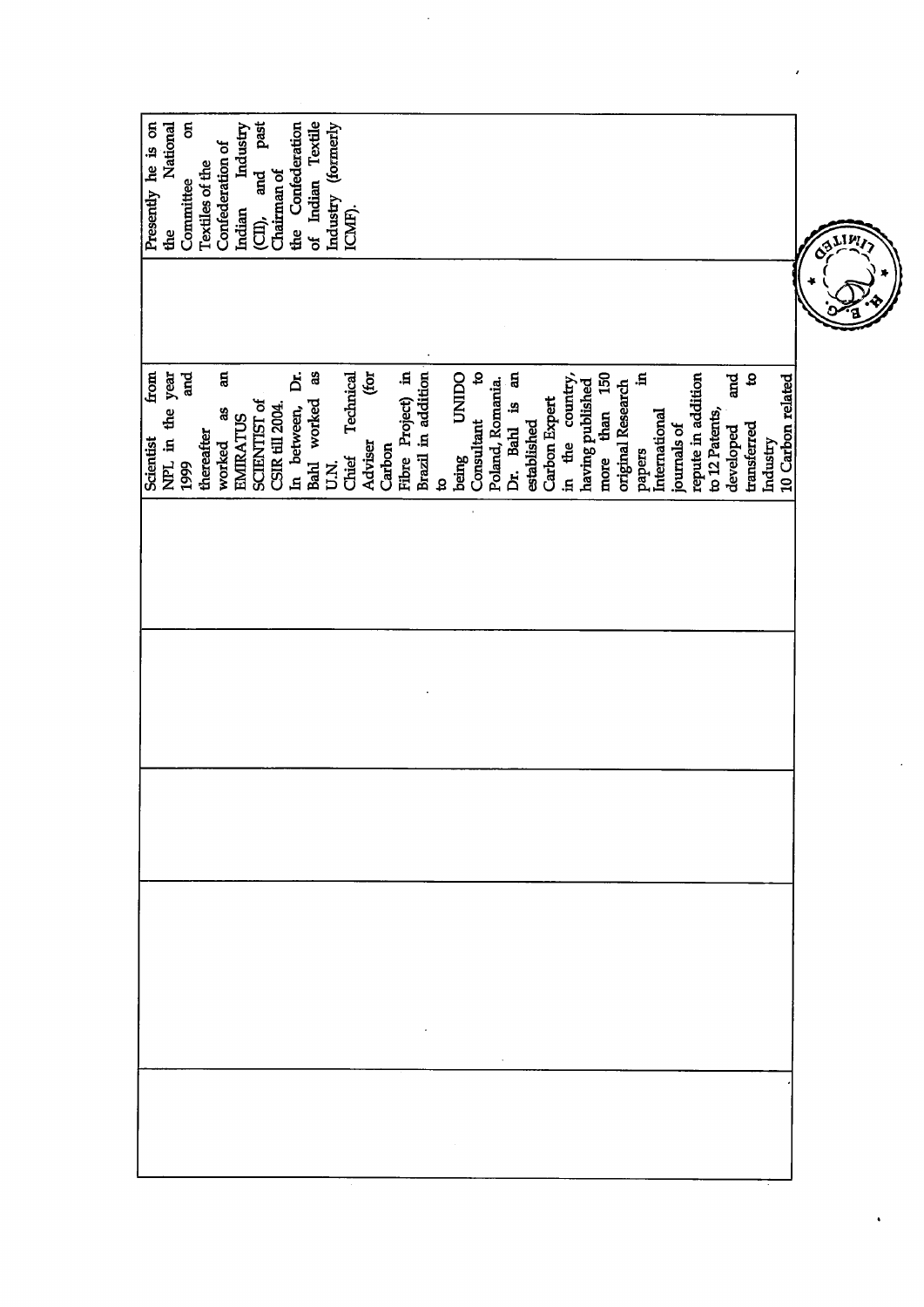|                                        |                |                               |                     |                          |                      |          |          |               |               |             |                   |             |                |                  |                     |                    |                   |             |                                  |                  |          |              |                        |              |                   |          |  | <b>BLIM</b> |  |
|----------------------------------------|----------------|-------------------------------|---------------------|--------------------------|----------------------|----------|----------|---------------|---------------|-------------|-------------------|-------------|----------------|------------------|---------------------|--------------------|-------------------|-------------|----------------------------------|------------------|----------|--------------|------------------------|--------------|-------------------|----------|--|-------------|--|
| Rightly, Dr. Bahl<br>Technologies etc. | has been named | MAN OF INDIA<br>"CARBON<br>as | leading<br>$x$ by a | publication.<br>national | Dr, Bahl has won     | numerous | National | åS<br>as well | International | Awards. Dr. | $\sigma$<br>Bahl, | passionate, | innovative and | forward thinking | in the<br>scientist | of Science<br>area | Technology<br>and | Carbon<br>ಕ | $\mathbf{a}$<br>.9<br>Materials, | £<br>ಕ<br>Fellow | National | ð<br>Academy | and<br><b>Sciences</b> | President of | the Indian Carbon | Society. |  |             |  |
|                                        |                |                               |                     |                          | $\ddot{\phantom{0}}$ |          |          |               |               |             |                   |             |                |                  |                     |                    |                   |             |                                  |                  |          |              |                        |              |                   |          |  |             |  |
|                                        |                |                               |                     |                          |                      |          |          |               |               |             |                   |             |                |                  |                     |                    |                   |             |                                  |                  |          |              |                        |              |                   |          |  |             |  |
|                                        |                |                               |                     |                          |                      |          |          |               |               |             |                   |             |                |                  |                     |                    |                   |             |                                  |                  |          |              |                        |              |                   |          |  |             |  |
|                                        |                |                               |                     |                          |                      |          |          |               |               |             |                   |             |                |                  |                     |                    |                   |             |                                  |                  |          |              |                        |              |                   |          |  |             |  |

 $\ddot{\phantom{1}}$